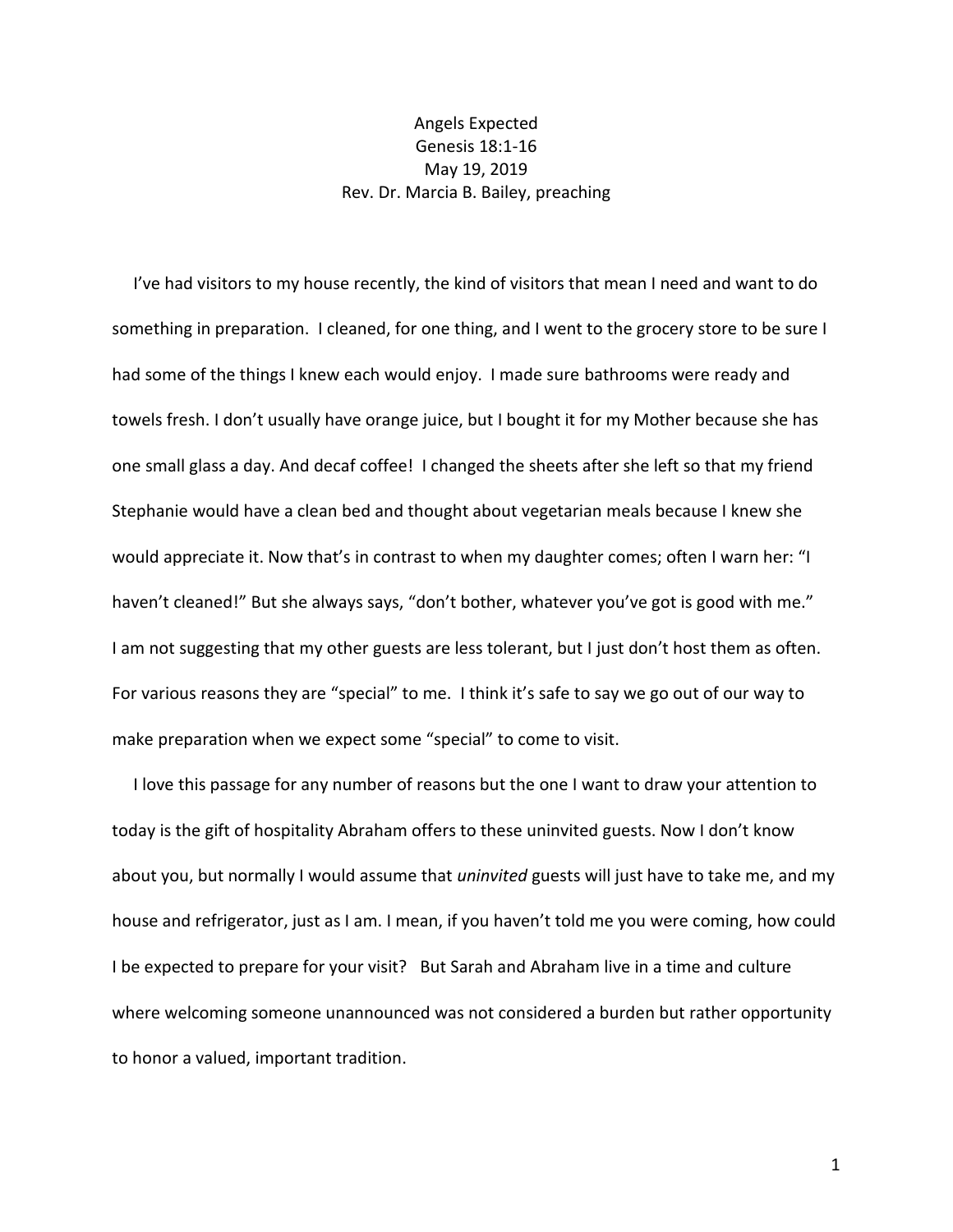While there is not a direct correlation between practices of welcoming in the Hebrew Bible and our own Christian understanding of the gift and ministry of hospitality today, our contemporary theology of this important outreach *does* find its roots in ancient settings just like this one. Abraham would have recognized that these who approach his camp were travelers; they were not "neighbors" or even miscellaneous "strangers". They were folks intent on a direction who were passing by their location. Remember, Sarah and Abraham were nomads, moving their family, flocks and tents with the seasons to find pasture and water. There were no Wawa's on the corner, no hotels to stop in for the night, no Airbnb's to book in advance. If you were traveling you walked or rode until you found a settlement or community; you waited outside the camp or in the center of town to be noticed and then when people invited you home, you went. And people *did* invite you. It was a matter of honor; it was a matter of survival.

 They invited you because welcoming the traveler was an opportunity to engender community and to express generosity. It was the chance to reduce the risk of "stranger danger" by making potential enemies into friends. It gave the traveler a safe place to rest and the host the change to hear the latest news from wherever the folks had been. It added honor to the host and although there was inherent risk in welcoming others into your home, the practice of hospitality was valued because it recognized everyone as bearers of God's image, each of us relational, dependent on one another and recipients of the Divine hosting of God.

 As we consider our own understanding of welcoming the "travelers" who come our way in this place, think about what it feels like to be welcomed: to be anticipated, cared for, invited, received, enjoyed as part of the human family, as an expression of faithfulness to God

2